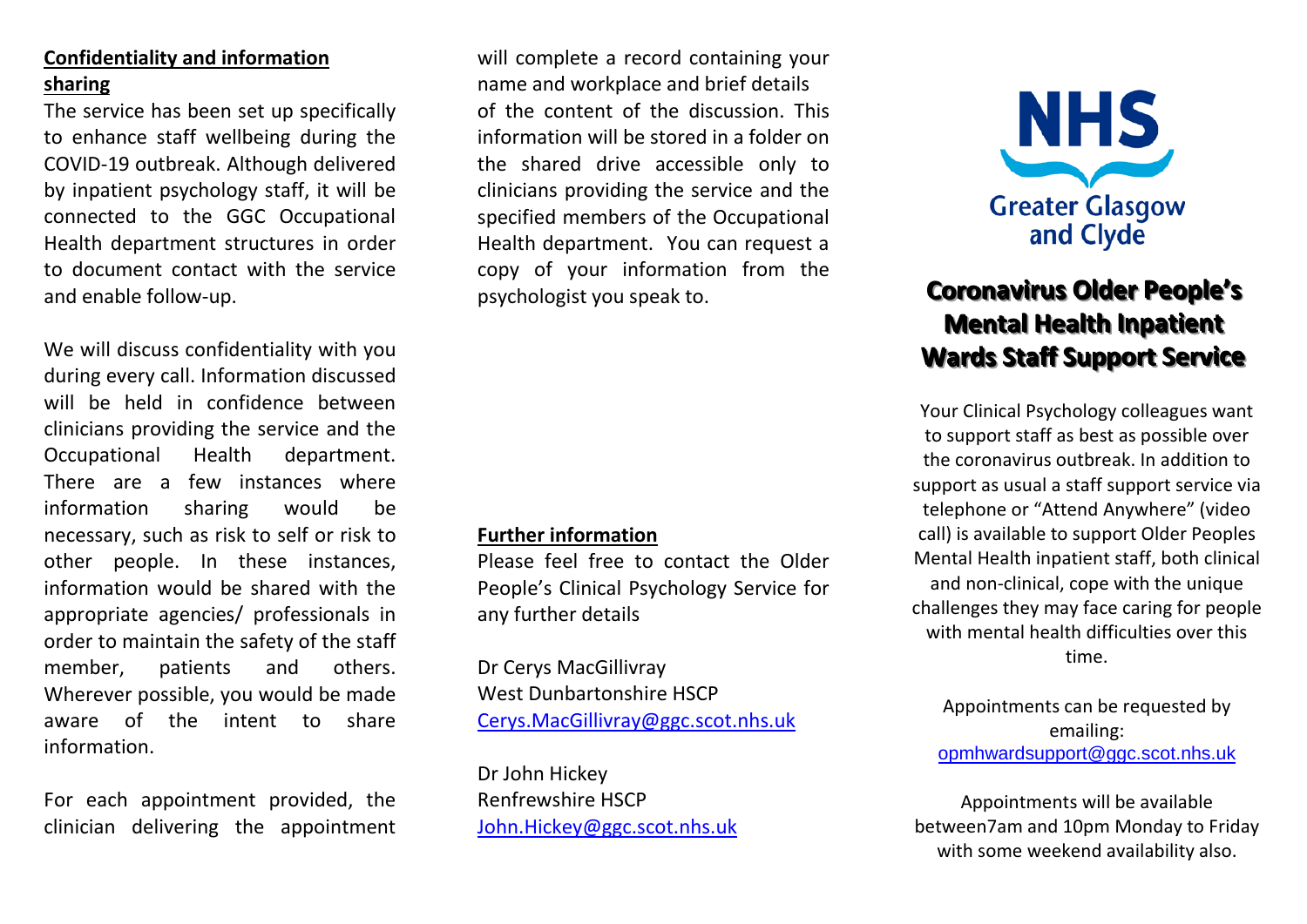#### **Who is the service available for?**

The OPMH inpatient Staff Support Service is available for all staff working within older peoples mental health wards across NHS GGC during the Covid-19 outbreak (including healthcare assistants, nursing staff, AHPs, doctors, psychiatrists, management, administration, estates and facilities staff).

This service has been developed because we recognise that it is very normal to feel increased stress at a time like this. You do not need to be experiencing a particular mental health difficulty to access this service. Our aim is to support you with the range of emotions you may feel due to the Covid-19 outbreak.

#### **What to expect from the OPMH staff support service?**

After requesting an appointment by email, we will offer you a choice of a 30-minute telephone or 'Attend Anywhere' (video) based session (accessible via most smart phones, tablets and computers with a webcam & mic). These appointments will be delivered by Clinical Psychology staff who are familiar with mental health inpatient settings across NHS GG&C.

These appointments will provide support to help you manage the current circumstances and events during the outbreak. Depending on your needs, this will look different for different people but might involve providing information on coping strategies, supporting you for immediate or practical needs, or simply providing comfort.

We are committed to providing evidence-based, ethical and safe practice in the delivery of psychological services. Because of this, this service will not provide individualised counselling, therapy, or debriefing as this is **not** recommended for the first line of support. It is however completely fine if you want to call up more than once, or even several times. Just to be aware, you may be speaking to different psychologists on these different occasions.

#### **Signposting or further support**

On occasion, the OPMH staff support service may not be the most appropriate source of support for you depending on your current circumstances. If you and/or the psychologist feel that a different service will be more suitable, we will discuss this and provide advice about further support if necessary.

#### **How can the service be accessed?**

Sessions can be requested by emailing [opmhwardsupport@ggc.scot.nhs.uk](mailto:opmhwardsupport@ggc.scot.nhs.uk)

Please include your name, how best to contact you, the site you work on and your role. We will reply to you and aim to provide an appointment as soon as possible, and at a time that is convenient for you. Sessions can be offered between the hours of 7am – 10pm weekdays and there will be some availability for weekend sessions.